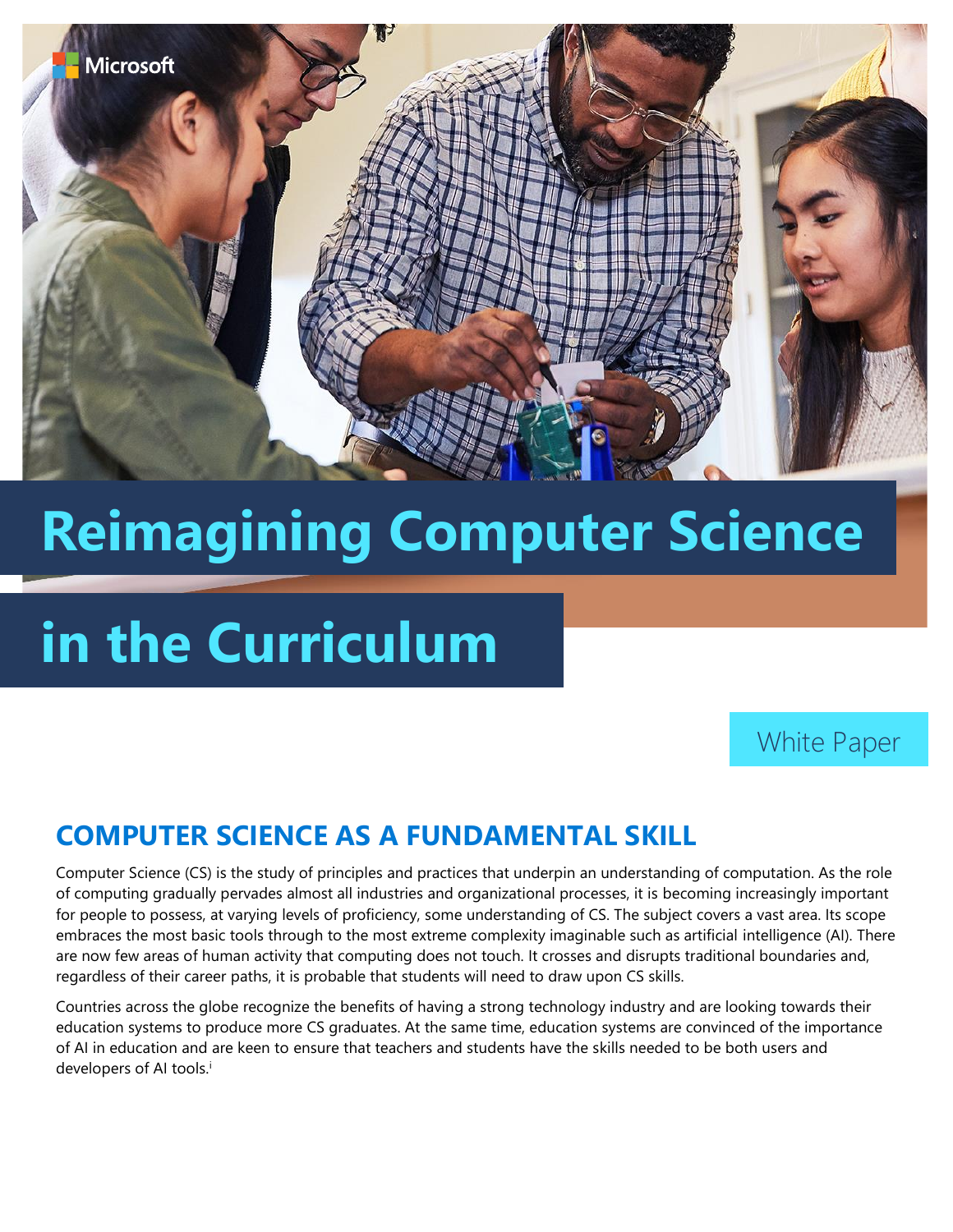Since the COVID-19 pandemic, this has accelerated as society has rapidly digitally transformed to preserve social distancing. All business sectors have shifted to more digital delivery and this has had a huge consequence on required job skills. According to analysis by LinkedIn and Microsoft, 149 million more digital jobs will be created by 2025, in fields such as privacy, data analysis, cyber security and AI. All of these jobs require significant knowledge of computer science.

More broadly, Fluck et al. (2016) see three rationales that countries use to justify an increased focus on CS in schools:

- 1. **Economic rationale:** Technology is increasingly driving the world's economy, and countries with fewer national resources or exports are seeing the need to create a knowledge economy to grab a larger share of the technology market. With the enormous wealth generated by technology giants such as Microsoft, Apple, Google, and Amazon, countries see an economic opportunity associated with creating stronger local Computer Science-based industries.
- 2. **Social rationale:** Even though most people use technology every day, they are merely passive consumers of technology, rather than active creators who understand how technology works. Our lives now depend on computers in many ways, and technology is used to control and track sensitive data related to our health, finances, and governance. Societies need more people who have in-depth understandings of how technology works in order to make important decisions about the ethics, privacy, and security of technology, among other issues.
- 3. **Cultural rationale:** Technology can be considered a driver of cultural change, or a way to preserve cultural heritage. A culture's norms and values are transmitted through

the mass production of content, such as movies, games, or social media, which now have an enormous global reach. Countries are seeing the need to for CS education both to create a local content production industry and to assess content coming from other cultures.<sup>ii</sup>

For these reasons, many in the field of Computer Science feel that it should be considered a fundamental skill that all students should learn from a young age, iii in particular through developing computational thinking as one of a "repertoire of thinking abilities."iv Microsoft Research's Simon Peyton Jones, one of the architects of England's National Computing Curriculum, compares learning CS principles in primary school to learning about science at a young age. Schools do not teach young learners about biology because they are hoping for all students to become biologists later in life. Rather, students learn these topics so that they have a better understanding of the world around them. As children increasingly become consumers of technology at younger ages, they need to understand the principles of how things work so that they can be better informed to make decisions about complex issues surrounding technology.

For decades now, education systems have been talking about  $21^{st}$  century skills that need to be developed in learners in order to solve the problems of tomorrow. These skills include communication, collaboration, problem-solving and critical thinking, among others, all of which are integral to the study of Computer Science.<sup>v</sup> Increasingly, countries are adjusting the 21<sup>st</sup> century skills to also include computational thinking. Contrary to popular belief, CS is not just about coding. It provides an outlet for creativity and innovation. It is about problem-solving and solution-building. And it is about collaboration and teamwork, as groups of experts in various fields work together to address the complex issues facing our societies.

Education systems are taking various approaches to CS curriculum, either through offering CS as a standalone subject, or integrated across the curriculum. Particularly at primary level, CS is often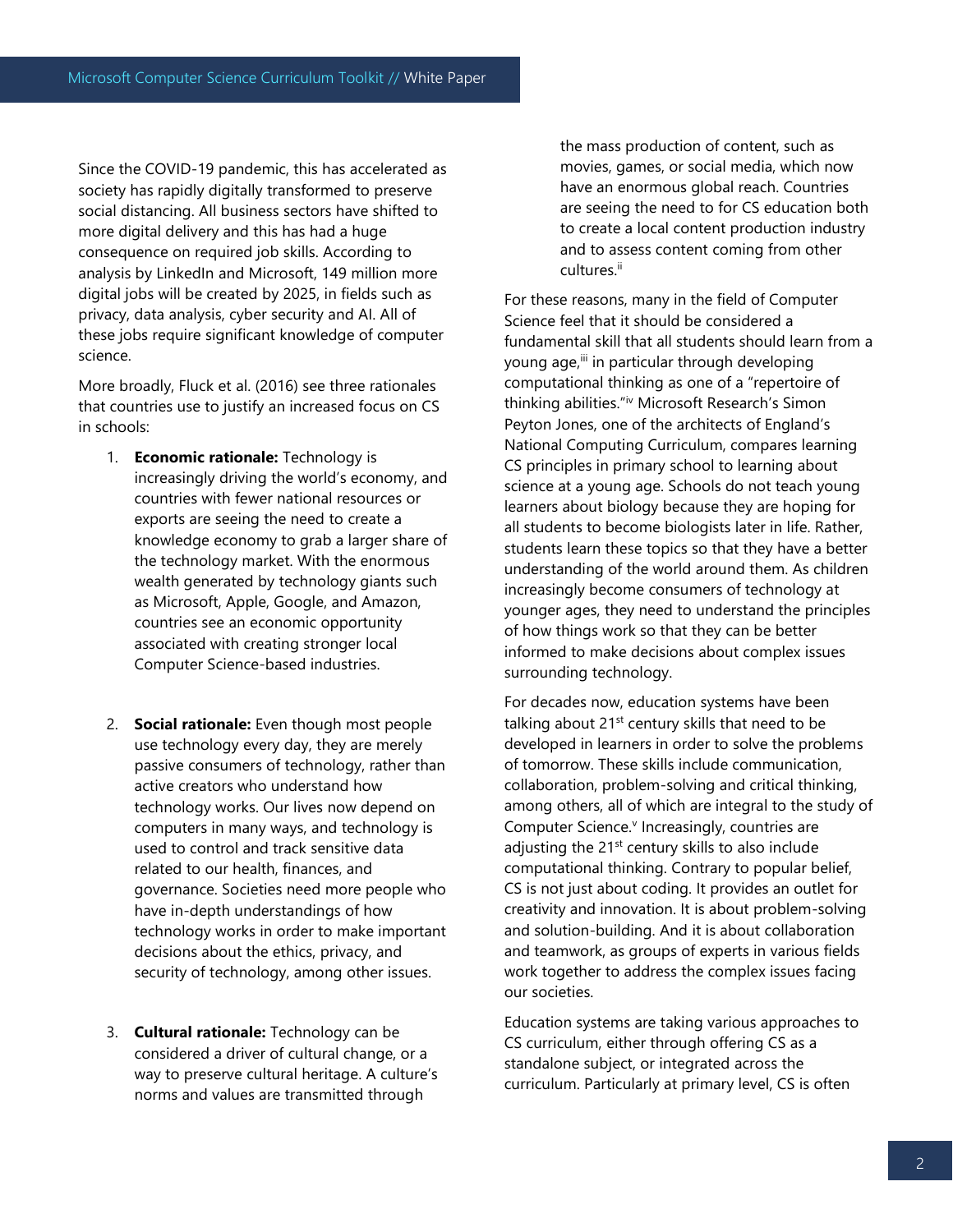integrated as computational thinking as a transversal topic, bringing together the arts, STEM, and computational thinking $v$  in new ways to make learning more engaging. In secondary schools, where subjects are typically more siloed, CS is also integrated into other subjects such as mathematics. Only a few countries formally present CS in a crosscurricular way, one example Finland.<sup>vii</sup> However, there is a significant grass roots effort by teachers at both primary and secondary level to bring in CS informally across the curriculum through campaigns like Hour of Code and EU Code Week, as well as via after school programs such as [Code Club](https://www.codeclubworld.org/) and [CoderDojo.](https://coderdojo.com/)

## **WHY CREATE A NEW COMPUTER SCIENCE CURRICULUM FRAMEWORK FOR SCHOOLS?**

Countries around the world have begun to recognize the benefit of developing a national Computer Science curriculum at a school level. Countries such as Israel, New Zealand, Poland, the United Kingdom (England), Vietnam, the Netherlands, Croatia, and the United States, have developed curricula, frameworks, or standards for computer science.

However, the way in which each country or system has chosen to implement a CS curriculum differs, and much can be learned from their experiences.

In some countries, even though the CS curriculum is a national, mandatory curriculum, not all students are able to take advantage of it. This is the case in the United Kingdom, for example, where the national computing curriculum was introduced in 2015 in England only. Even though it is mandatory across primary and secondary schools, not all schools are equipped or able to offer all parts of it.

- In other countries, the CS curriculum is not mandatory for all students. In Croatia, the introduction of CS into the curriculum was part of a larger revision of the entire national curriculum. CS is now a mandatory subject for some age groups of students, but not all. In the United States, there is no prescribed national curriculum, so a consortium of organizations led by the Computer Science Teachers Association (CSTA) have developed a framework and set of standards that are available to any state who wishes to adopt them. It is up to the individual state – and then the districts within that state – to determine which students will have access to a Computer Science education and at which point in their schooling.
- Some countries or systems only offer their CS curriculum to secondary students. Computer Science is part of the International Baccalaureate program of study at a diploma level, and in Israel, it is offered at secondary school.
- Still other countries offer CS principles as part of other "fundamental" classes. In Estonia and Norway, CS is integrated into the teaching of many of their core subjects (Mathematics, Science, Music, and Art) throughout primary and secondary school.

Many of these implementations of a "national" CS curriculum still do not provide equitable access to a CS education to all of a nation's students. Even in England, which was one of the earliest countries to adopt a mandatory CS curriculum for all levels of schooling, problems of access and equity still exist. Three years after the new national computing curriculum became compulsory in England, the Royal Society found that only 11% of students had chosen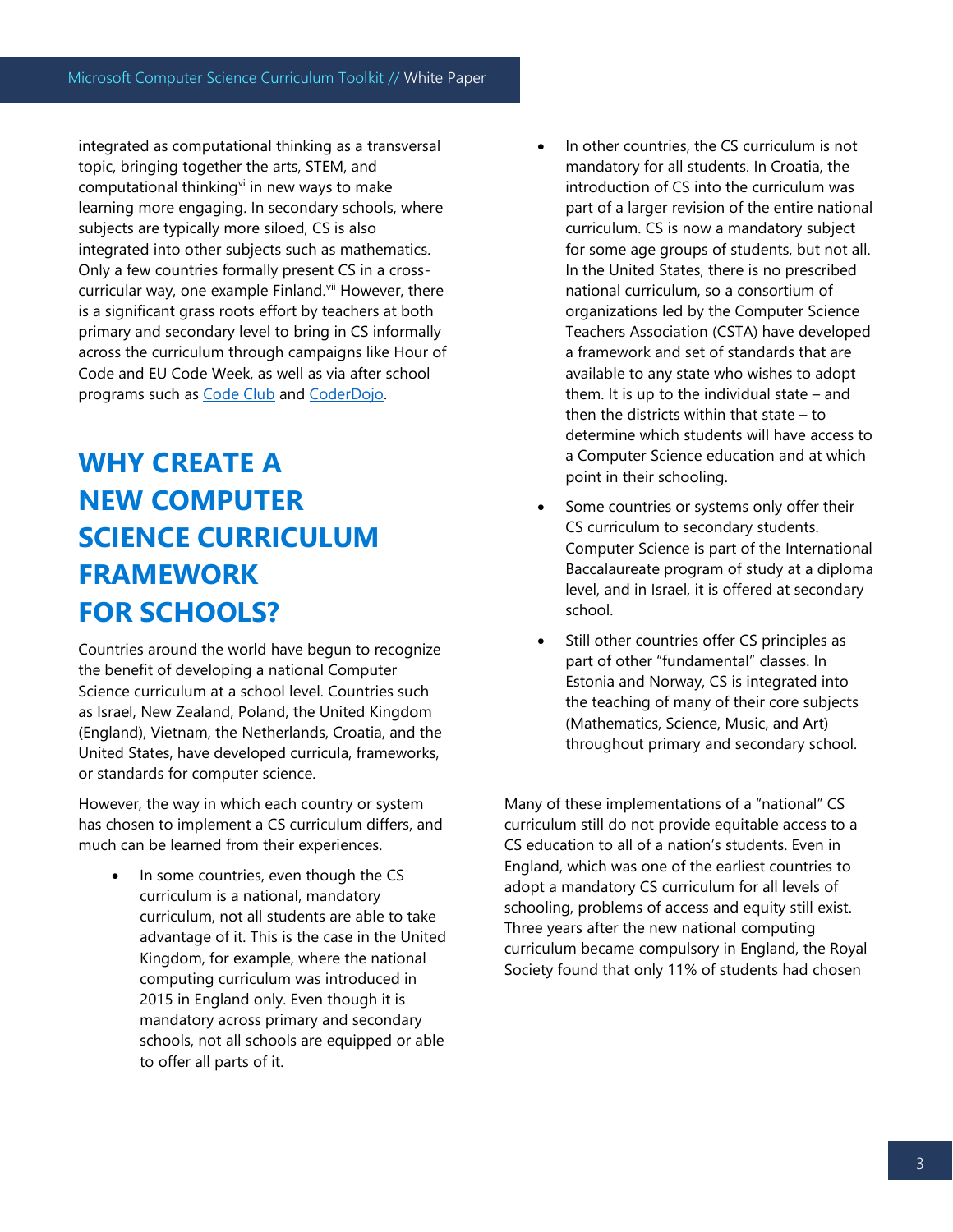to study CS in secondary school, $1$  and only one in five of those students were female. Furthermore, 44% of teachers in England only felt comfortable teaching the lowest levels of the curriculum as they did not believe they had adequate skills in computer science to teach the more advanced topics.<sup>viii</sup>

Moreover, research in New Zealand has indicated that, much like learning a second language, it becomes more challenging for learners when CS is introduced at a later stage of schooling – in secondary school, for example. It is necessary for CS concepts to be introduced at an earlier age so that they can be embedded and built upon progressively.<sup>ix</sup>

The MCSF endeavors to provide a curriculum framework that provides a complete CS education across all levels of schooling. Learnings from examples such as these have informed the development of this curriculum framework, which tries to avoid the pitfalls below.

### **UPDATING THE CURRICULUM TO REFLECT TECHNOLOGICAL CHANGE**

In recent times, computing has evolved at a breathtaking pace, and it will continue to accelerate into the future. Near-constant changes in technology can quickly render a Computer Science curriculum obsolete. England's National Computing curriculum, for example, was published in September 2013 and predates the rapid rise in significance of key areas such as artificial intelligence (AI) and blockchain. It is thus important for curricula to be regularly updated to ensure ongoing relevance.

#### **MAKING CS MORE APPEALING AND RELEVANT TO YOUNG PEOPLE**

National level CS curricula can be academic and dry. The curricula seldom link to real-world societal problems, inspiring young people to apply their learnings to develop solutions that might impact the world around them. As a result, too few young people are choosing to study computer science in school, while at the same time the popularity of Computer Science as course choice for university undergraduates grows.

### **IMPROVING EQUITY IN COMPUTING EDUCATION**

Equity in computing education is not just a question of increasing the number of girls who take computing, although that is certainly a global issue. Although many of the great pioneers of computing were women, not enough girls are taking the subject. The US-based National Science Foundation notes that although girls and boys take similar levels of CS in general secondary education, in advanced programs there is significant skew with only 23% of girls and only 18% in bachelor CS degrees. In England, when the subject becomes optional, there is only 20 percent uptake from girls, and this falls to 9 percent for more advanced level studies.

Equity also relates to making sure all students, regardless of socio-economic status, race, ethnicity, or special learning needs, attend schools that offer a computing curriculum and have the opportunity to take computing courses that are appropriate for their needs and abilities. Sadly, this is also an issue even in countries in which a computer science curriculum is compulsory.

<sup>&</sup>lt;sup>1</sup>This is measured by the percentage of student who chose to focus on CS for one of the subjects of their GCSE exams at age 16.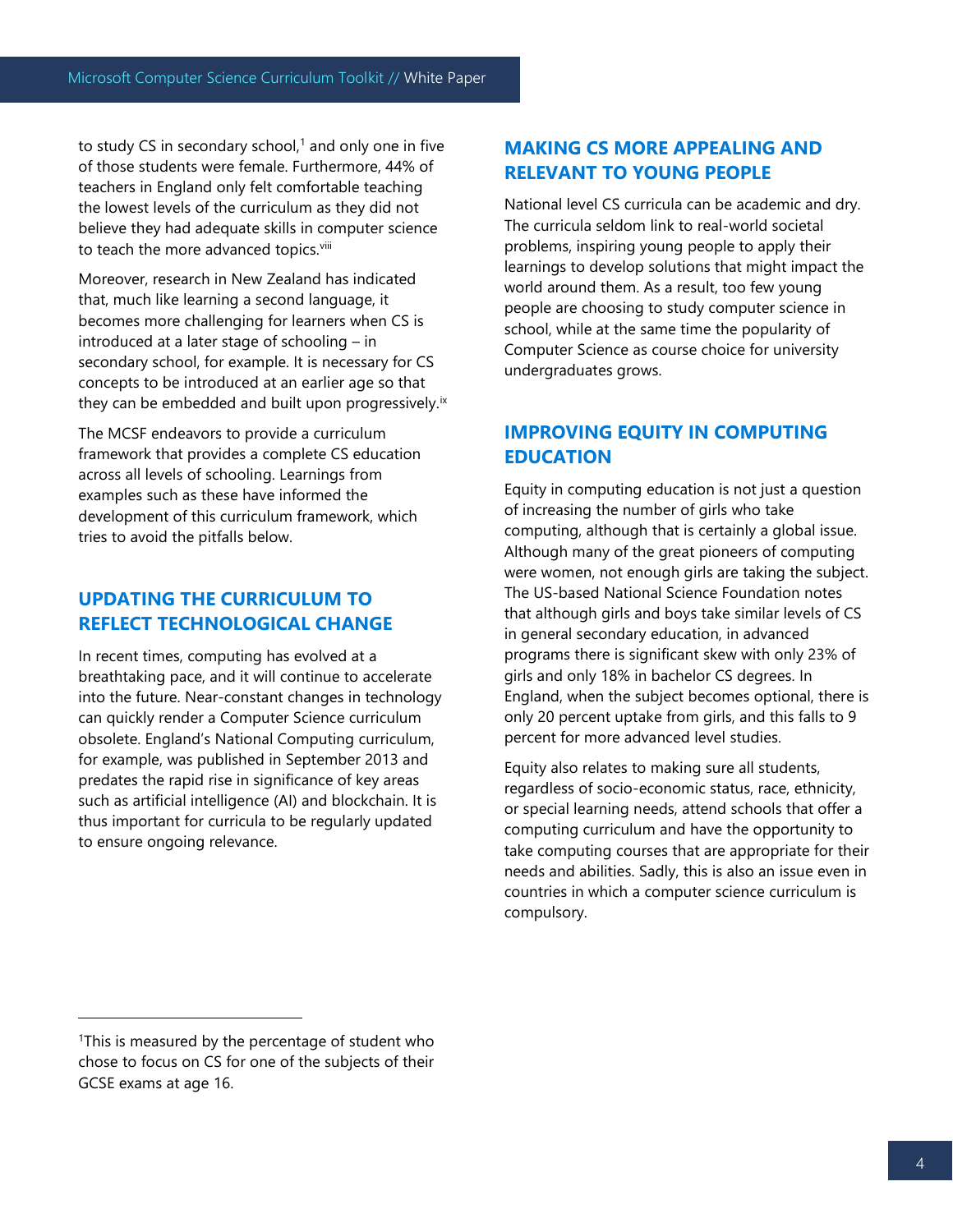#### **COMPUTER SCIENCE PEDAGOGY CAN BE INVIGORATED WITH NEW APPROACHES**

Computer science is often criticized by students as being dry and difficult, with a focus on teachercentered pedagogies. Teachers also self-report that they need more support in evolving their pedagogy to be more effective in CS education,<sup>x</sup> and to find the right balance between teacher-centric and studentcentric methods. New student-centered approaches rooted in constructivism and social constructivism support more hands-on, problem-solving, and inquiry-based approaches, $x_i$  which in turn are more appealing to diverse groups of students.

#### **A PROGRESSIVE MODEL TO ACHIEVE MASTERY**

Currently, there is little collective understanding about what concepts students need to grasp at which age, and how to progressively increase their mastery of CS content, skills, and mindset through their school careers. A new approach, which builds knowledge of fundamental concepts, revisiting and refining them throughout the school career according to student developmental stages, is important.

### **CONCLUSION**

The rapid rise in significance of CS and AI, exacerbated by COIVD-19, adds an urgency to implementing a modern approach to CS curricula. Just as the digital revolution changed the world of information and knowledge, AI is changing the world of intelligence, which is something which students must surely learn to navigate. Students need to become active builders of CS solutions, understand what AI is, learn how to adapt to a constantly changing digital landscape, and build skills that machines cannot emulate. Due to these factors, education decision makers should consider new approaches to CS curriculum for K-12 education.

The Microsoft Computer Science Framework includes curriculum structure and guidance, as well as a program of study objectives and proposed content for Computer Science that spans learners from age 5-18. This curriculum framework is based on our years of expertise as a leader in the computing industry, on academic research around the teaching of Computer Science, and on learnings from countries around the world. Explore the Microsoft Computer Science Framework [here,](http://www.aka.ms/MCSFCurriculum) and Structure & Principles [here.](http://www.aka.ms/MCSFCurriculumStructure)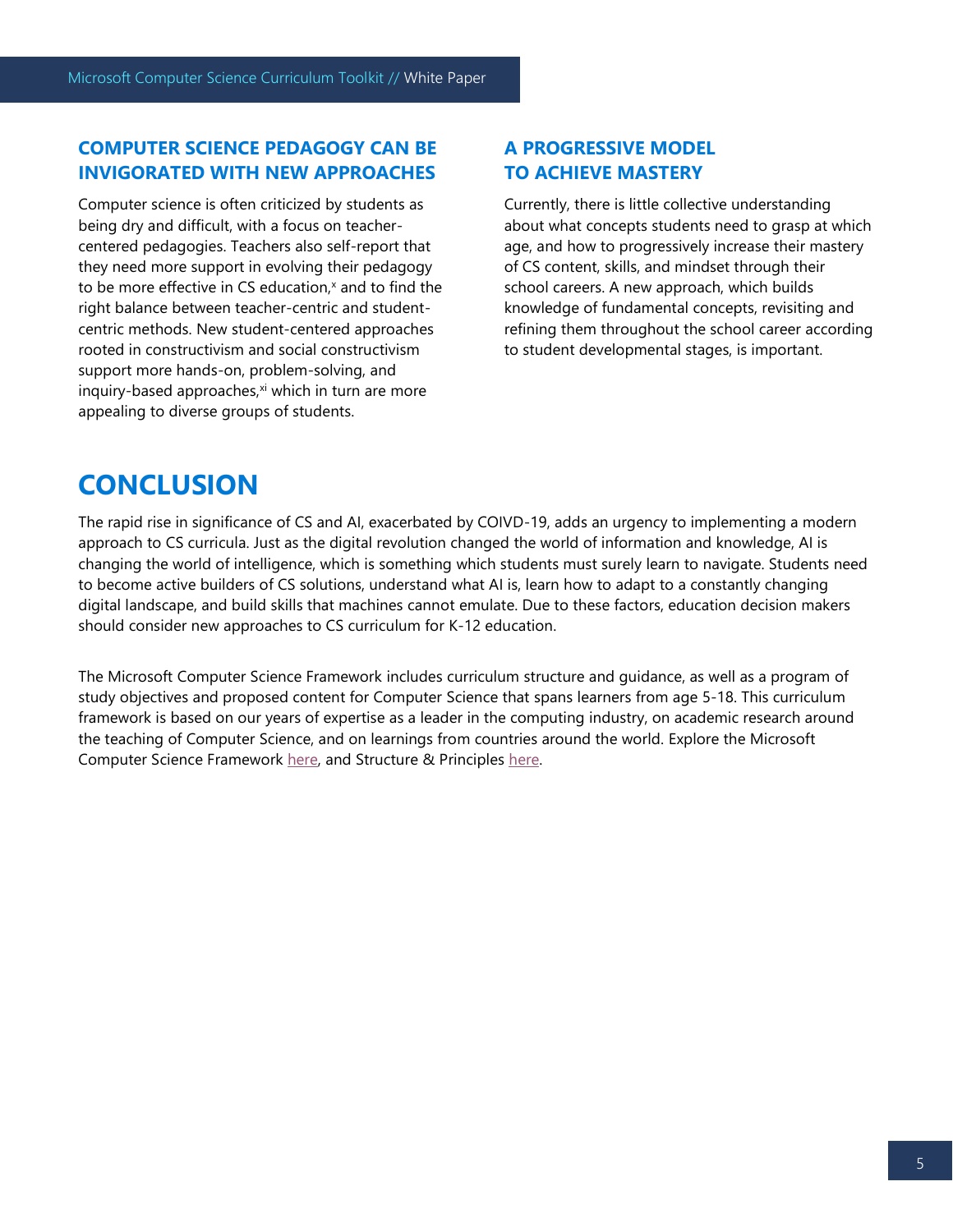#### **MIKE LLOYD** Project Leader & Editor

Technology leader Mike Lloyd's passion is to democratise Deep Tech. In September 2013 Mike founded learntech.io, a technology start-up, to build learning solutions focussed on AI, Internet of Things (IoT), and climate change mitigation. learn-tech.io has customers for its products and services in Europe and Asia, and Mike works with a wide range of organisations including Pearson, ScienceScope, Microsoft, Queen Mary University of London, Singapore University of Social Sciences, Bankers' Lab and Barclays Bank. Mike is the author of "Schooling at the Speed of Thought", a guide to transforming education, and numerous courses including "AI Demystified", "AI for Leaders" and "Digital Technology Demystified", now published by Pearson. He is also the inventor of "ZEP Island", an educational game that helps people learn how technology, data and IoT can be used to mitigate against climate change.

**DR. KRISTEN WEATHERBY** is a researcher and education consultant helping start-ups, SMEs and other organisations understand, measure, and communicate their impact in education. Most recently, she helped develop and launch University College London's EDUCATE accelerator supporting edtech start-ups in their development of world class products for education. At the OECD, Dr. Weatherby led the 2013 cycle of the Teaching and Learning International Survey (TALIS), working with governments and partners to survey 104,000 teachers in 34 countries about their working conditions and learning environments. At Microsoft, she led initiatives to support schools and teachers integrating technology into teaching in the United States, the United Kingdom and worldwide. She has a PhD in education technology from the UCL Institute of Education, a Master's in teaching from the University of Michigan and is a governor of her local primary school.

**JOHN CURRY** is an AI practitioner, solution architect and educator who provides AI based solutions and services to clients across all sectors. He made the transition from solution architect to data scientist in the early 2010's culminating in a Master's in Business Analytics from University College Dublin in 2013. Most recently he has been working with SoptAI of Singapore to develop state-of-the-art demand forecasting solutions for businesses in heavy industry, supply chain and FMCG. He has also partnered with learn-tech-io to develop a framework Computer Science K12 curricula for Microsoft. John has become increasingly involved in the development of AI talent. During his tenure as Product Manager for DataSpark, John founded the internship program in 2014, sourcing talented Computer Science students from 10 countries to work on geospatial analytics. Since 2018, he has been designing and delivering courses on Fintech and Data Science to the Institute of Banking in Ireland. In 2019, John founded Last Mile Artificial Intelligence to help businesses bridge the last mile gap to successful application of AI to practical problems and serves clients in Ireland, the UK, Singapore and the USA.

**DONNA BUCKLEY** is a mathematics teacher at John Curtin College of the Arts, West Australia's only selective school for gifted and talented students in the Arts. The college is a Teacher Development School in STEM and Donna develops resources to support teachers across the state with their interdisciplinary approaches to their STEM learning programs. Specialising in mathematics, cyber-security, cryptography and the integration of programming across the curriculum she has presented on these topics at Mathematics, STEM and Cyber Conferences across Australia. She is a member of the Maths Association of Western Australia Board, coordinating Maths Talent Quest, a student activity that encourages students to consider real world problems and apply mathematical and statistical thinking processes to solve them. Volunteering as a tutor at the Perth Girls Programming Network, she supports girls in secondary schools to develop their Python programming skills. A member of the Day of STEM Education Advisory Board, she provides feedback on their programs and actively promotes their STEM careers resources in Cyber-security and Data Science. Donna is an author of the MAWA Mathematics Essential Textbooks Units  $1 - 4$ .